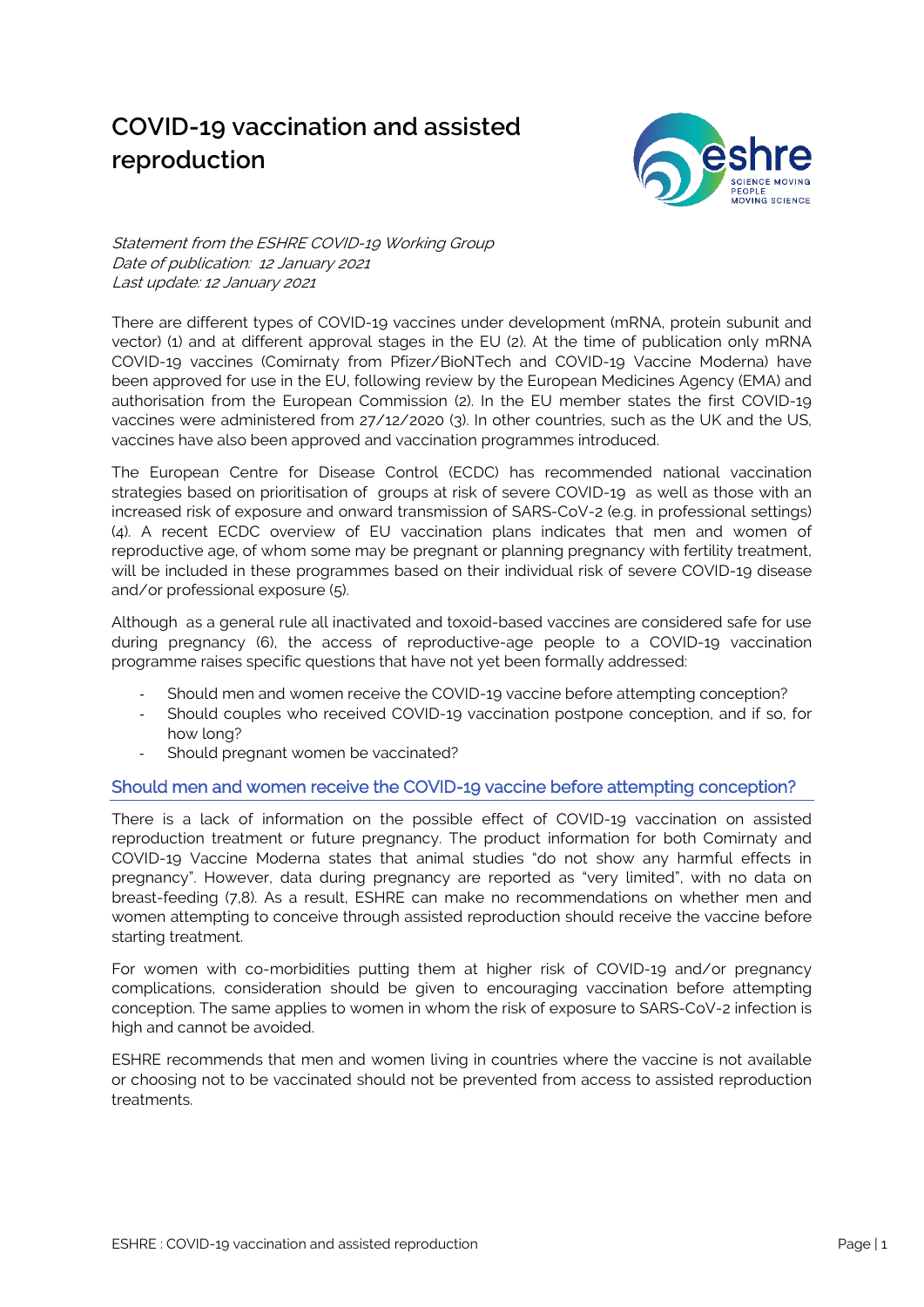# Should couples who received COVID-19 vaccination postpone conception, and if so, for how long?

There are different viewpoints with regards to the need to postpone conception after vaccination. It seems prudent to postpone the start of assisted reproduction treatments (sperm collection, ovarian stimulation, embryo transfer) for at least a few days after the completion of vaccination (i.e. after the second dose) to allow time for the immune response to settle. In the absence of information on the effect of the COVID-19 vaccine on oocytes and sperm, embryo implantation and early stages of pregnancy, and to allow time for antibody development, a more cautious approach could be considered (i.e. postpone the start of ART treatment for up to 2 months).

Assisted reproduction treatments should not be started in women who have had any significant side effects from COVID-19 vaccination (such as an allergic reaction) and until they are considered fit for pregnancy by their physician.

### Should pregnant women be vaccinated?

As stated in previous ESHRE guidance documents, pregnant patients with COVID-19 are at an greater risk of more severe illness than their non-pregnant peers (9). Vaccines against diseases such as tetanus, pertussis and influenza have been described as safe during pregnancy (6). However, the safety of COVID-19 vaccines in human pregnancy has not been evaluated to date.

For Comirnaty and COVID-19 Vaccine Moderna, the EMA states that the decision on whether to use the vaccine in pregnant women should be made in close consultation with a healthcare professional after considering the individual benefits and risks (3). Similar advice is provided on administration during pregnancy and breastfeeding for the Oxford/AstraZeneca vaccine (ChAdOx1-SARS-CoV-2) recently authorised in the UK (10).

Pregnant women should be informed about the lack of long-term human studies on Covid-19 vaccination, but should not be excluded from vaccination programmes.

#### Vaccination of staff

Vaccination of healthcare workers aims for their protection and to help reduce the risk of transmission. Fertility clinic staff are healthcare workers and as such should be given priority for vaccination based on individual risks and benefits.

#### Summary recommendations and considerations

- ESHRE reaffirms its earlier guidance for safe ART practices. Even after the start of large-scale vaccination programmes, ESHRE recommends continued observance of its previous guidance on modified services and risk mitigation measures in line with local epidemiological data (9).
- ESHRE recommends that men and women should have access to fertility services, and such access should not depend on the availability of COVID-19 vaccines or on the decision of individual patients about vaccination.
- In men and women who receive the vaccine, it seems prudent to postpone assisted reproduction treatments for at least a few days after the completion of vaccination.
- A decision on whether to use the vaccine in pregnant women should be made in close consultation with a healthcare professional after considering the benefits and risks.
- There is currently no information on the role of vaccination in patients and staff who have had COVID-19 disease and could have developed immunity.
- ESHRE recommends monitoring the outcomes of assisted reproduction treatments and to compare them in vaccinated versus non-vaccinated patients.
- ESHRE urges COVID-19 vaccine manufacturers to share any relevant information and advice on vaccination in pregnant women and couples contemplating pregnancy.
- At this stage, there is no information on the safety of different vaccine types during assisted reproduction treatment or pregnancy, and no recommendation can be made on which is the safer for men and women aiming to attempt pregnancy.